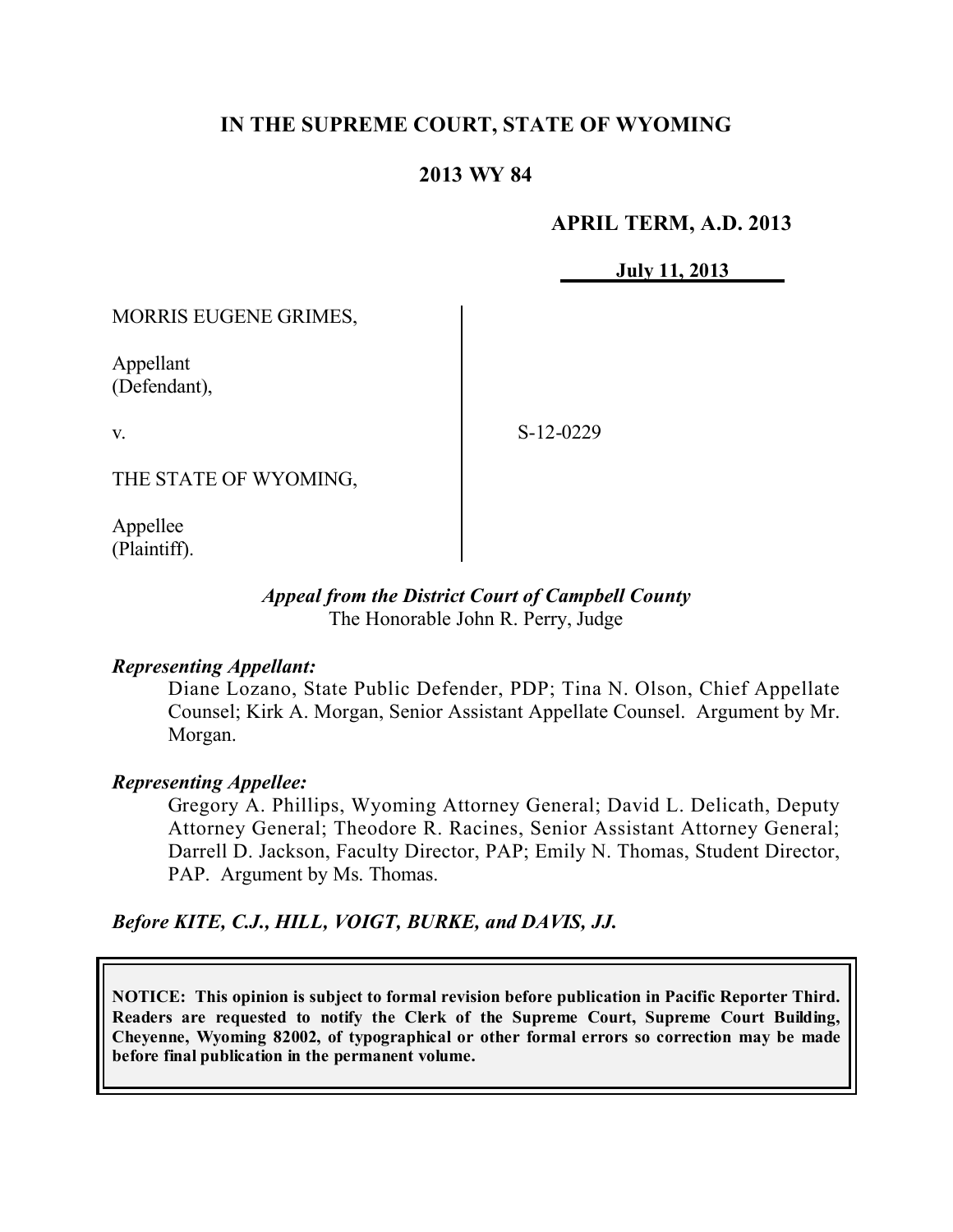## **KITE, Chief Justice.**

[¶1] Morris Eugene Grimes was convicted after a jury trial of felony interference with a peace officer. On appeal, he claims the evidence that the officer was injured by his actions was insufficient to support the conviction. We conclude the evidence, viewed in accordance with our standard of review, supports the jury's decision. Consequently, we affirm.

#### **ISSUE**

[¶2] Mr. Grimes presents the following issue on appeal.

I. Whether there was sufficient evidence to support, beyond a reasonable doubt, a conviction for interference with a police officer in violation of Wyo. Stat. Ann. § 6-5-204(b)?

The State presents essentially the same issue.

## **FACTS**

[¶3] On February 26, 2012, Mr. Grimes and his mother were guests at the Smart Choice Inn in Gillette, Wyoming. The motel also acted as a bus stop and tickets could be purchased from the motel staff. Gillette police officers Owen Kimberling and Chad Trebby responded to a call from motel staff about a disturbance involving Mr. Grimes. He was arguing with his mother and a motel staff member over bus transportation.

[¶4] The officers persuaded Mr. Grimes to go to his room, but he returned to the lobby a short time later and began shouting profanity. When he ignored the officers' commands to quiet down, they arrested him for breach of the peace and handcuffed his hands behind his back. Mr. Grimes kicked the front doors of the motel as the officers were escorting him to Officer Trebby's patrol vehicle, so they made him walk backward the rest of the way.

[¶5] Mr. Grimes refused to put his legs inside the vehicle and ignored the officers' warning that he would be "tased" if he did not comply. Officer Kimberling energized his taser on Mr. Grimes' leg, and he put his legs into the vehicle. The officers closed the door and continued to talk outside. Mr. Grimes manipulated his handcuffed hands by moving them from behind his back to his front, broke the overhead light and began pushing on the door and window with his feet, so the officers decided to remove him from the vehicle.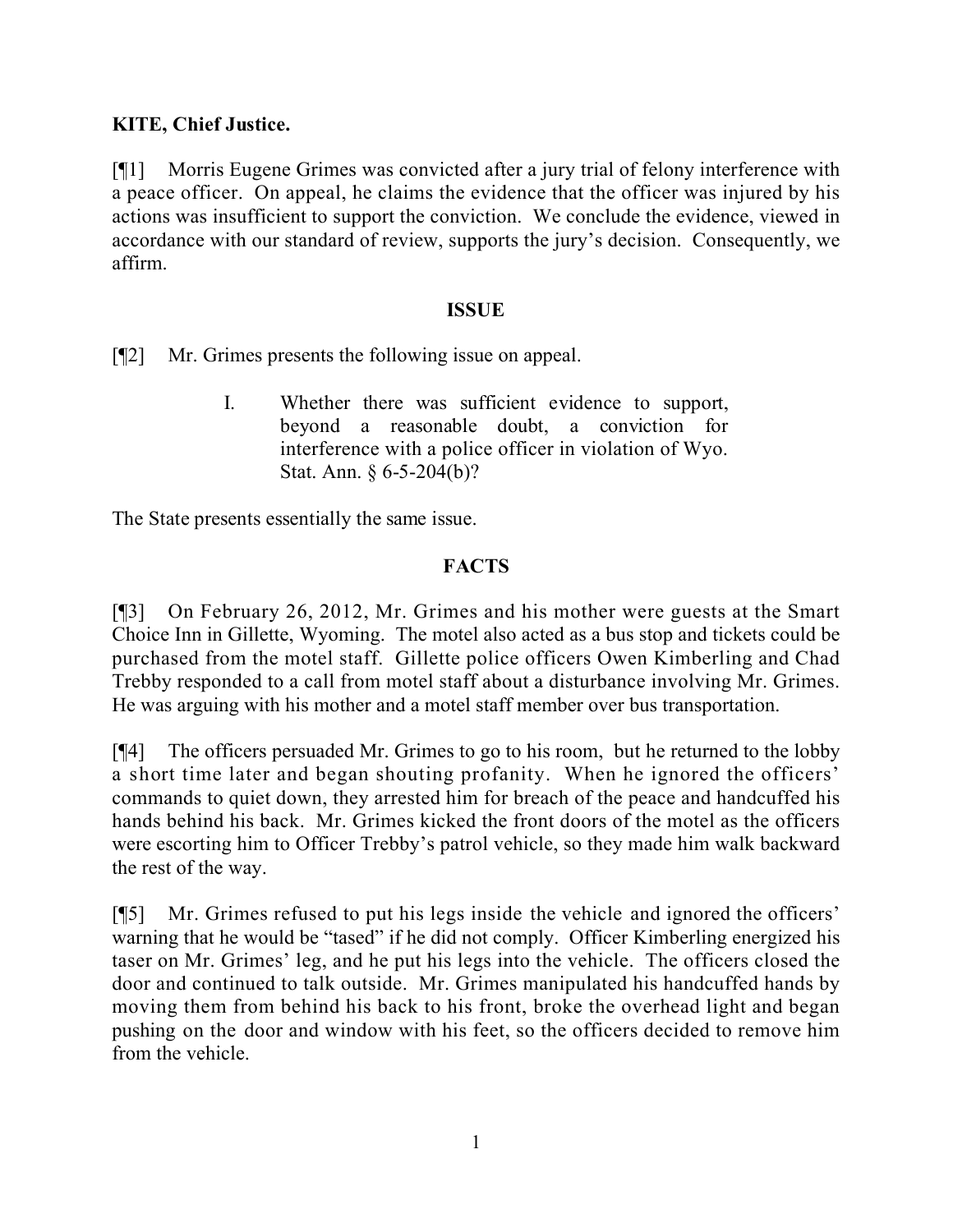[¶6] Officer Kimberling prepared the taser, and Officer Trebby opened the door. Mr. Grimes immediately kicked Officer Kimberling in the chest causing him to fall backward onto the asphalt pavement. As he was falling, Officer Kimberling tased Mr. Grimes. The officers were eventually able to restrain Mr. Grimes after employing the taser several more times. Although Officer Kimberling initially stated that he was not hurt, he developed back pain shortly after the incident and went to the emergency room.

[ $[$ ] The State charged Mr. Grimes with felony interference with a peace officer.<sup>1</sup> At trial, Mr. Grimes' primary defense was the officers were not lawfully performing their duties because they used excessive force. The jury returned a guilty verdict, and Mr. Grimes filed post-trial motions for a judgment of acquittal or new trial, which the district court denied. After he was sentenced, Mr. Grimes filed a timely appeal to this Court.

### **STANDARD OF REVIEW**

[¶8] In reviewing a claim that the trial evidence was insufficient to support a jury verdict,

> we examine and accept as true the State's evidence and all reasonable inferences which can be drawn from it. We do not consider conflicting evidence presented by the defendant. We do not substitute our judgment for that of the jury; rather, we determine whether a jury could have reasonably concluded each of the elements of the crime was proven beyond a reasonable doubt. This standard applies whether the supporting evidence is direct or circumstantial.

*Anderson v. State,* 2009 WY 119, ¶ 6, 216 P.3d 1143, 1145 (Wyo. 2009), quoting *Martin v. State,* 2007 WY 2, ¶ 32, 149 P.3d 707, 715 (Wyo. 2007).

*Dawes v. State,* 2010 WY 113, ¶ 17, 236 P.3d 303, 307 (Wyo. 2010).

# **DISCUSSION**

[¶9] Felony interference with a peace officer is prohibited by Wyo. Stat. Ann. § 6-5- 204(b) (LexisNexis 2011):

<sup>&</sup>lt;sup>1</sup> Mr. Grimes was also charged with felony destruction of property in violation of Wyo. Stat. Ann. § 6-3- $201(a)(b)(iii)$  (LexisNexis 2011), but that charge was apparently dismissed because the value of the property destroyed was less than \$1,000.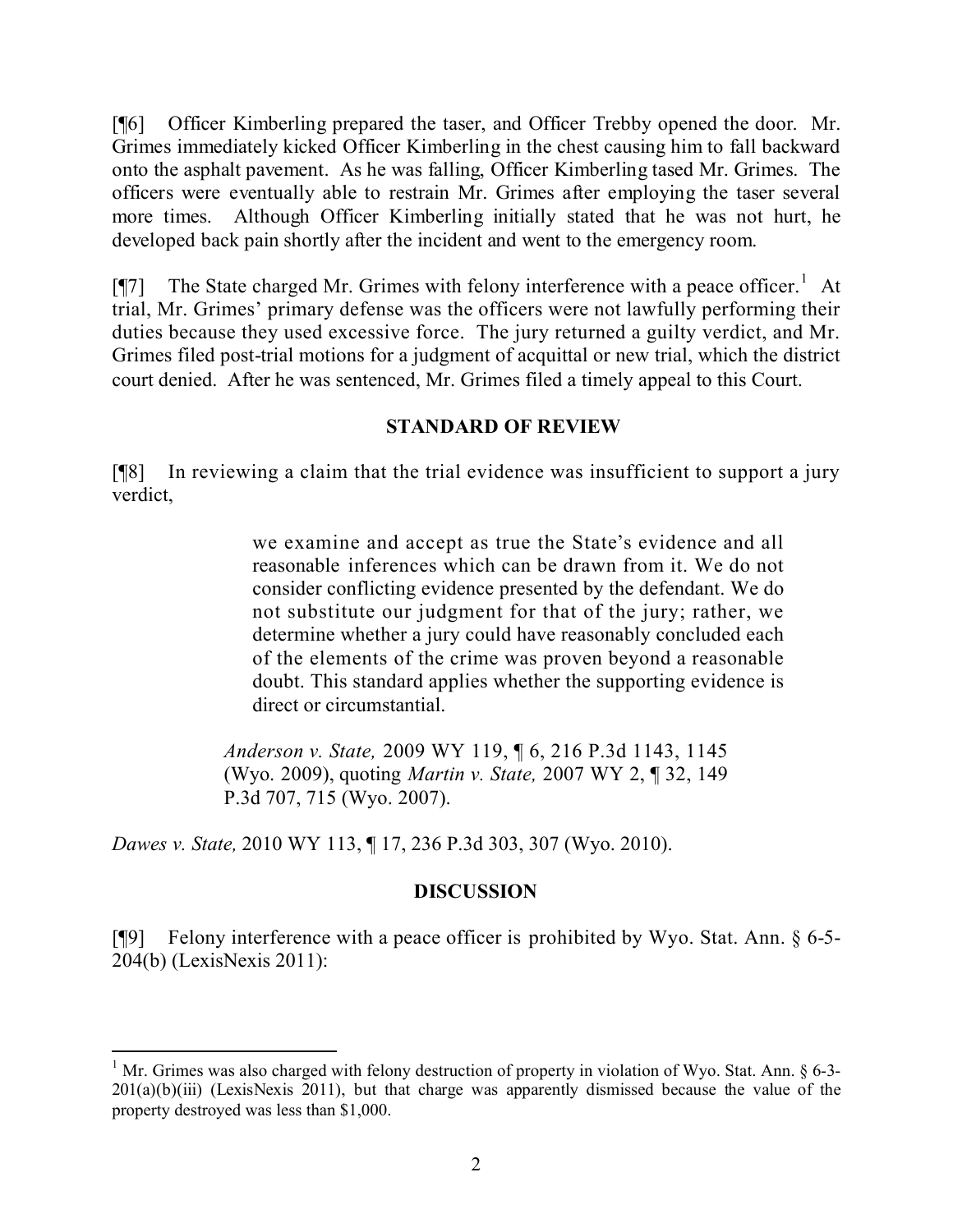(b) A person who intentionally and knowingly causes or attempts to cause bodily injury to a peace officer engaged in the lawful performance of his official duties is guilty of a felony punishable by imprisonment for not more than ten (10) years.

Mr. Grimes claims the State failed to prove that he caused bodily injury to Officer Kimberling. He asserts the causation evidence was insufficient because the officer initially said he was unhurt and, although he later complained of back pain and sought medical treatment, there was no medical evidence to explain why there was a delay in the onset of pain. According to Mr. Grimes, there could have been an intervening cause of Officer Kimberling's back pain, such as slipping on the icy pavement or struggling with Mr. Grimes on the ground.

[¶10] In *Allen v. State,* 2002 WY 48, ¶ 42, 43 P.3d 551, 565-66 (Wyo. 2002), this Court stated that the state must prove the defendant's wrongful conduct was the proximate cause of the injury. Although *Allen* involved an aggravated vehicular homicide charge, the analysis is apt with regard to the interference with a peace officer charge. "To be the 'proximate cause,' the . . . injury must be the natural and probable consequence of the defendant's wrongful conduct; a 'substantial factor' in bringing about the injuries or death." *Id.,* citing *Bloomquist v. State,* 914 P.2d 812, 820 (Wyo. 1996), which quoted *Glazier v. State,* 843 P.2d 1200, 1204 (Wyo. 1992) and *McClellan v. Tottenhoff,* 666 P.2d 408, 414 (Wyo. 1983).

[¶11] As we stated earlier, our standard of review requires that we view the evidence in the light most favorable to the State and give it the benefit of all reasonable inferences. A permissible inference is defined as:

> An inference is a process of reasoning by which a fact or proposition is deduced fairly and logically from other facts proven or admitted. An inference is truly evidence. The weight to which it is entitled depends upon the facts and circumstances of each case \* \* \*.

*Seeley v. State,* 959 P.2d 170, 176 (Wyo. 1999), quoting *Story v. State,* 721 P.2d 1020, 1025 (Wyo. 1986), *cert. denied,* 479 U.S. 962, 107 S. Ct. 459, 93 L. Ed. 2d 405 (1986). In applying this definition, "[t]here must be some connection between the proven fact and the inference drawn from it." *Mora v. State,* 984 P.2d 477, 481 (Wyo. 1999). Thus, a jury's inferences cannot be based upon mere speculation or conjecture. *Anderson v. State,* 2009 WY 119, ¶ 14, 216 P.3d 1143, 1147 (Wyo. 2009). In addition, we defer to the jury's determinations on the credibility of the witnesses and the weight of the evidence. *Id.,* ¶ 13, 216 P.3d at 1146-47.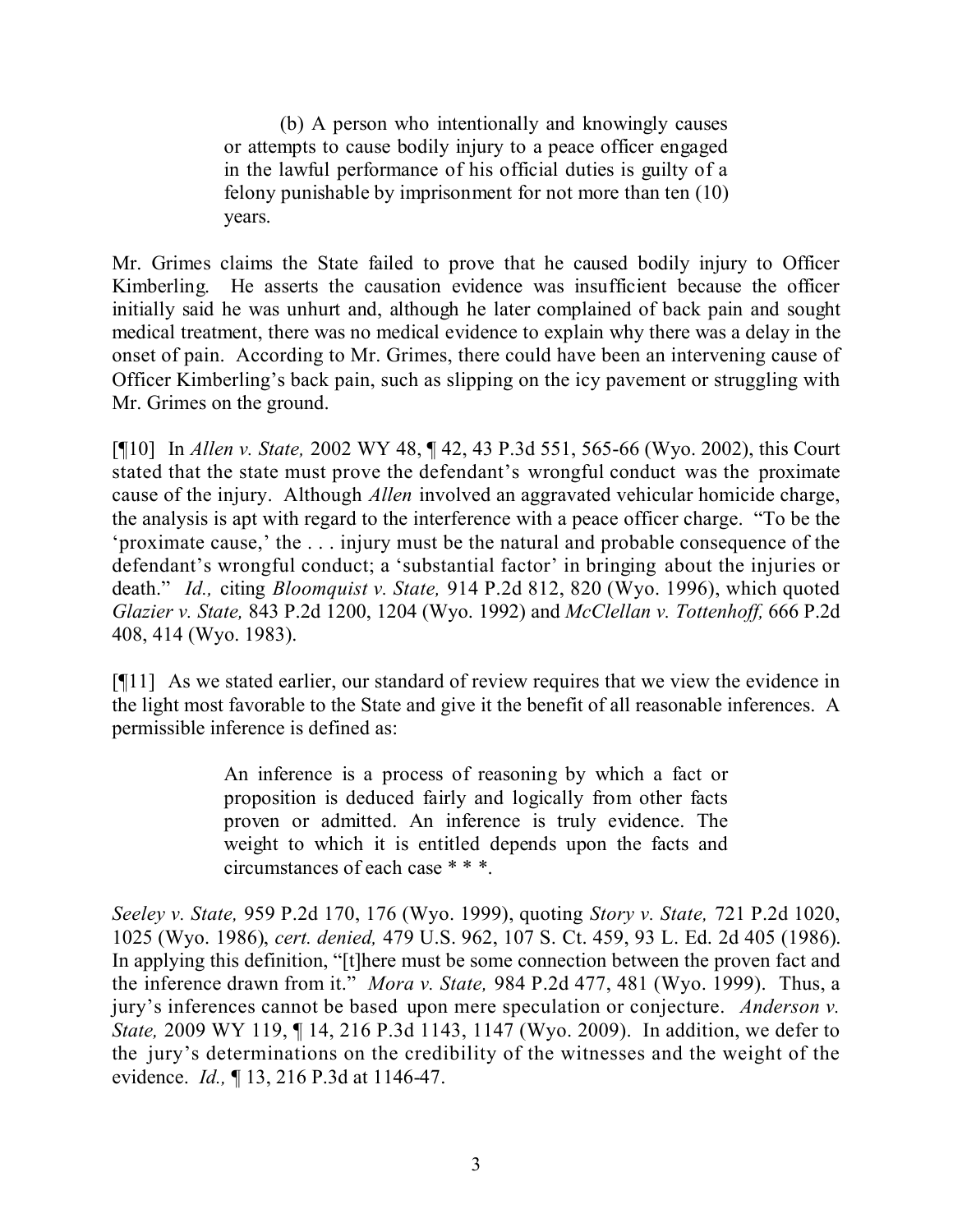[¶12] Applying these principles to the present case, Officer Kimberling testified that he and Officer Trebby decided to remove Mr. Grimes from the patrol car because he was acting up and they were concerned about his safety. He had broken the overhead light in the patrol car and was pushing on the door and window with his feet. When the officers opened the door, Mr. Grimes immediately kicked Officer Kimberling in the chest with both feet causing him to fall on his back onto the asphalt. The officers struggled with Mr. Grimes until he was finally restrained.

[¶13] Although Officer Kimberling initially denied he was hurt, he testified that he began to feel pain in his lower back and right side while preparing his reports a short time later. Video and audio recordings from the officers' patrol vehicles corroborate his testimony. Officer Kimberling testified that he went to the emergency room and took two or three days off work as a result of the incident. At the time of the trial, Officer Kimberling stated that he continued to have occasional pain in his back. He also testified:

> Q. Now, I noticed that there were a number of comments that you made regarding whether or not you thought you'd been hurt?

> > A. Yes.

Q. Could you tell right off the bat -- after you get Mr. Grimes handcuffed and placed in the car the second time, could you tell at that point if [you] were suffering from any pain?

A. No. The only thing that I knew, and I believe you can hear it in the audio, was I had blood somewhere and it ended up being I had blood all over me, but initially I was out of breath, and, of course, my adrenaline was through the roof . . . and there was no pain initially.

Q. And I take it that later that changed?

A. Yes.

Q. And in what manner did it change?

A. I started having some pain, I would imagine probably from sitting in my vehicle until the drive to the detention center. Once I got out, that's when I started having some pain.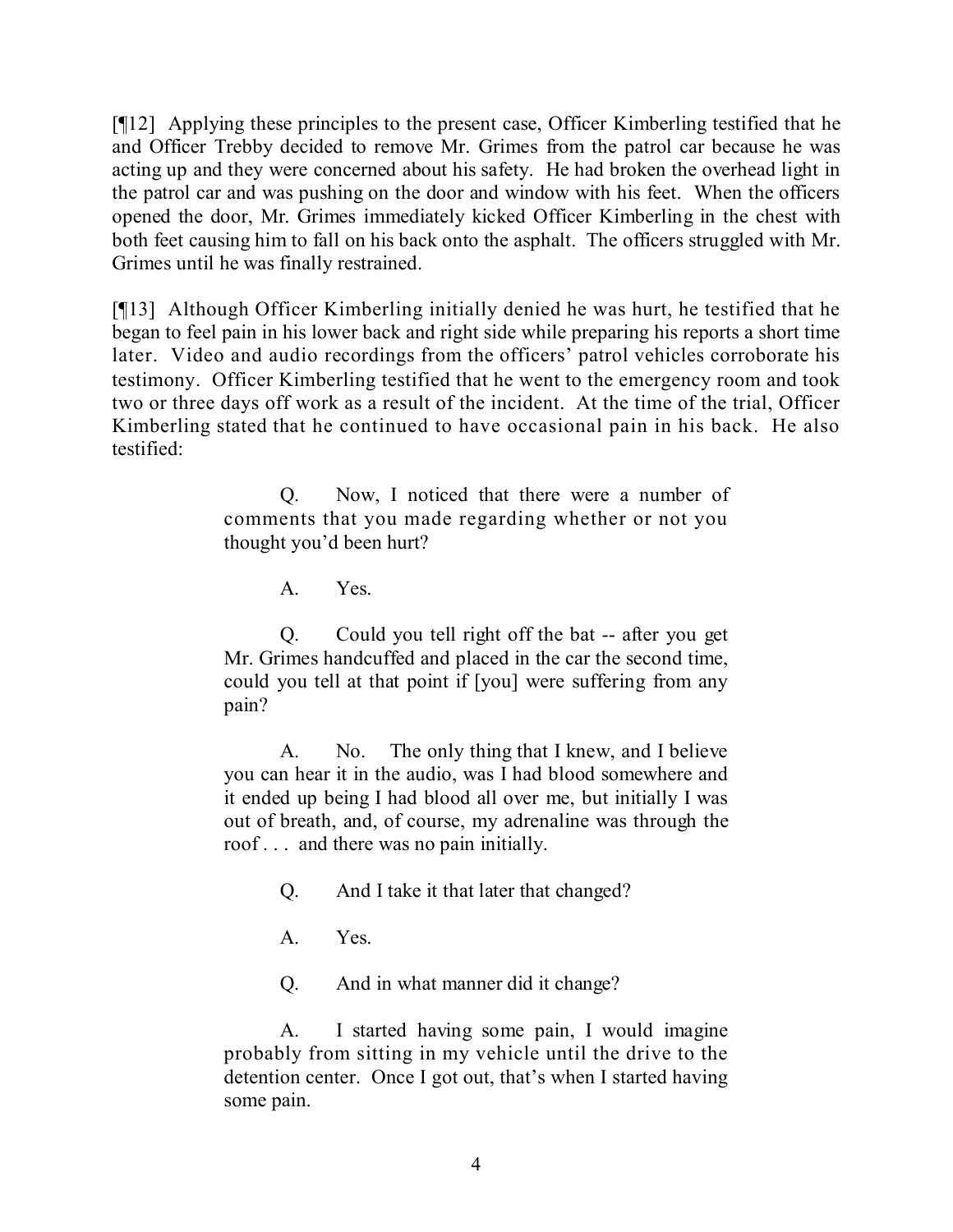I've had pain before, you know, and I didn't really think nothing (sic) of it. After being at the detention facility for so long and then going back to the office is when I sat down and we were watching the videos and started reports, that's when I really started having bad pain.

[¶14] The jury is charged with weighing the evidence and determining the credibility of the witnesses. Drawing reasonable inferences from the evidence and assuming the jury found Officer Kimberling to be credible, there was sufficient evidence that his injury was "the natural and probable consequence" of Mr. Grimes' wrongful conduct, and Mr. Grimes' action was a "substantial factor" in bringing about Officer Kimberling's injury. *Allen,* ¶ 42, 43 P.3d at 565-66. Officer Kimberling's testimony allows the reasonable inference that his back was injured when he was kicked to the ground by Mr. Grimes. In fact, there is no evidence of any other potential cause of Officer Kimberling's back pain, and Mr. Grimes' suggestion that the officer was injured by slipping or later in the altercation<sup>2</sup> is conjecture and speculation.

[¶15] Mr. Grimes also argues that the lack of medical evidence undermines the State's case. Pursuant to  $\S$  6-5-204(b), a person is guilty of the offense if he causes "bodily injury" to the peace officer. Bodily injury is statutorily defined as "physical pain, illness or any impairment of physical condition." Wyo. Stat. Ann. § 6-1-104(a)(i) (LexisNexis 2011). We have stated that the "statute does not specify particular gradations of physical pain, illness or impairment." *Mascarenas v. State,* 2003 WY 124, ¶ 15, 76 P.3d 1258, 1265 (Wyo. 2003). Like in other cases, Officer Kimberling's testimony that he suffered pain was sufficient to establish the bodily injury element of felony interference with a peace officer. *See, e.g.*, *King v. State,* 2002 WY 27, ¶ 5, 40 P.3d 700, 702 (Wyo. 2002) (officers testified the defendant's punches caused them pain); *Mascarenas,* ¶ 15, 76 P.3d at 1265 (bodily injury occurred when the defendant kneed the officer in the groin, causing him "severe discomfort"); *Mueller v. State,* 2001 WY 134, ¶¶ 6, 15, 23, 36 P.3d 1151, 1155, 1157, 1159 (Wyo. 2001) (evidence was sufficient to establish felony interference with two peace officers when they described having a headache and sore jaw after the altercation even though they may have denied being "hurt"). Although the State's case may have been stronger if it had presented medical evidence to explain the nature of Officer Kimberling's injury and the delay in the onset of his pain, the evidence

 $2$  Even if the injury occurred during the ensuing struggle, the evidence still may have been sufficient to support the conviction. In *Hulsy v. State,* 2009 WY 81, ¶¶ 5-6, 209 P.3d 901, 902-03 (Wyo. 2009), the appellant injured a deputy sheriff by either kicking him or violently thrashing about. We held that under either scenario, the elements of felony interference with a peace officer were satisfied. *Id.,* ¶ 10, 209 P.3d at 905. We do not, however, need to address whether Officer Kimberling was injured in the struggle rather than by the kick because the evidence is sufficient to support the inference that the officer was injured when Mr. Grimes kicked him to the ground.